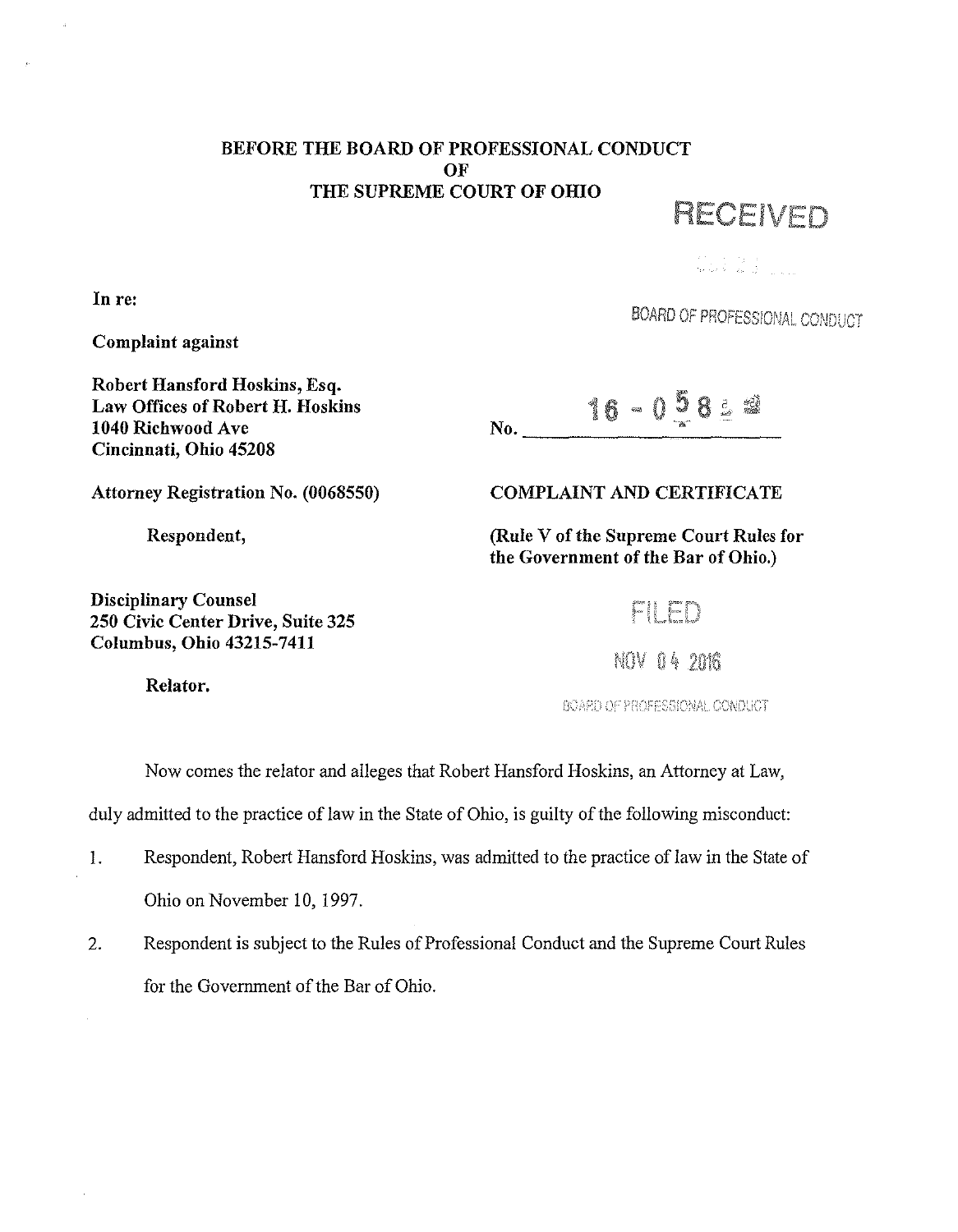- 3. Respondent has a record of prior discipline in the following matters:
	- (a) By order filed April 23, 2015 in Case No. 2015-0481, the Supreme Court suspended respondent from the practice of law in Ohio for sixty days in accordance with the reciprocal discipline provisions of Gov. Bar R. V(20). The Supreme Court's suspension order in Case No. 2015-0481 was based upon a sixty-day suspension that had been imposed on respondent by the Supreme Court of Kentucky on February 19, 2015 in *Kentucky Bar Association v. Robert H Hoskins,* Case No. 2014-SC-000614- KB. The Supreme Court of Ohio conditioned respondent's reinstatement to the practice of law in Ohio upon, among other things, his reinstatement to the practice of law in Kentucky; his compliance with the Supreme Court of Ohio's suspension order and other orders issued by the Court; and the filing of an order by the Supreme Court of Ohio reinstating him to practice in Ohio. Respondent has remained suspended from the practice of law in Ohio at all times since April 23, 2015.
	- (b) By order filed November 5, 2015 in Case No. 2015-0481, the Supreme Court found respondent in contempt for his failure to obey the Court's April 23, 2015 suspension order. Thereafter, by order filed June 28, 2016, the Court imposed a fine against respondent in the total amount of \$600 for engaging in the practice of law on three occasions while his license was suspended. The Court ordered respondent to pay the fine by cashier's check or money order within 30 days from the date of the court's order. As of the date of the filing of this Complaint, respondent has not paid the \$600 fine ordered by the Court. *See Disciplinary Counsel v. Hoskins,* 2016-0hio-4594.

-2-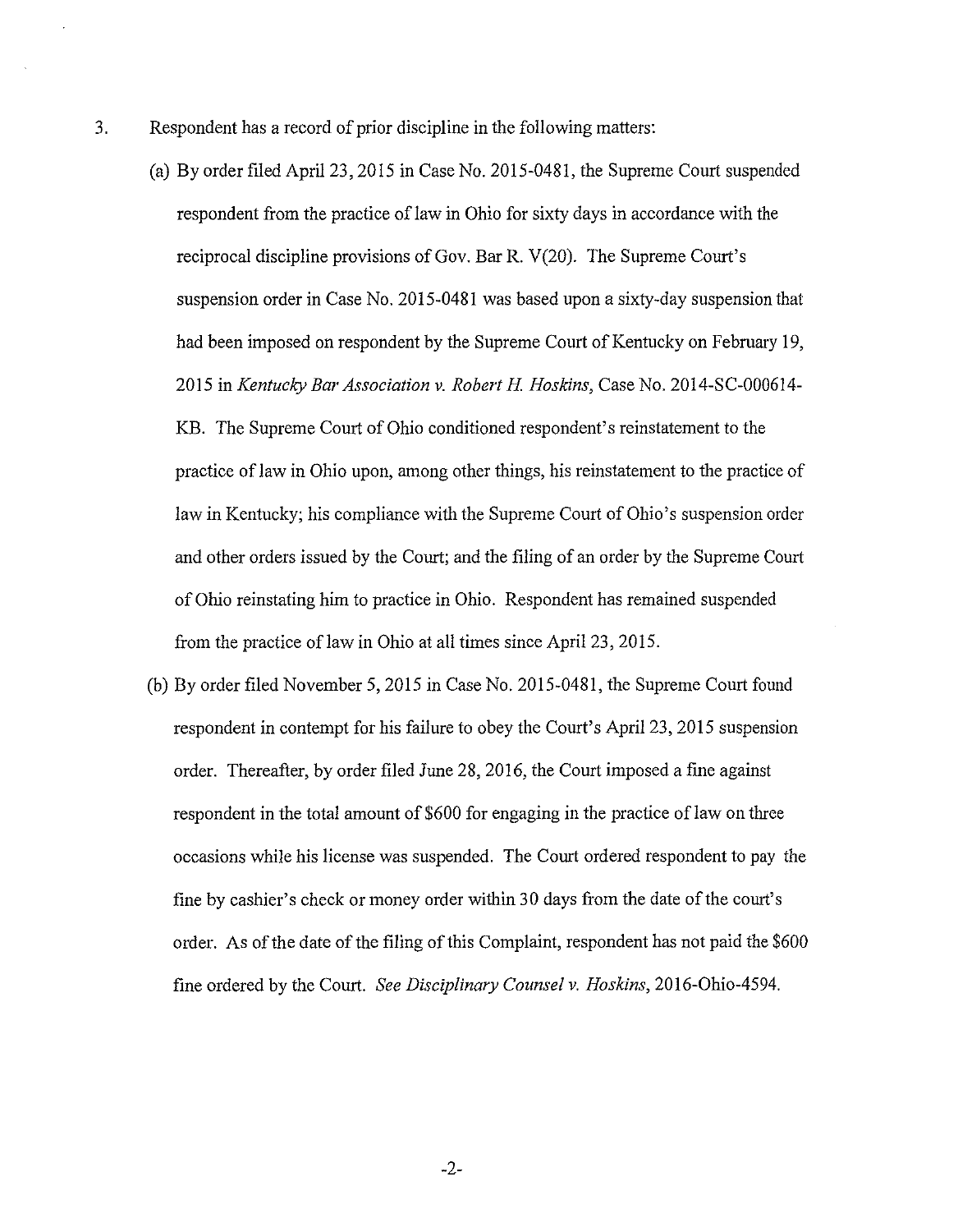- (c) By opinion and order filed June 28, 2016 in Case No. 2015-1003, the Supreme Court indefinitely suspended respondent from the practice of law. In addition to requiring respondent to comply with the requirements set forth in Gov. Bar R. V(25), the Court ordered that respondent's reinstatement to the practice of law will be conditioned upon his completion of a CLE course focused on law office management, his passage of the Multistate Professional Responsibility Examination and his payment of the costs of the proceeding. *See Cincinnati Bar Assn. v. Hoskins, \_\_* Ohio St.3d \_\_, 2016-0hio-4576.
- ( d) On October 10, 2016, the Board of Professional Conduct filed its Findings of Fact, Conclusions of Law and Recommendation in *In re Complaint against Robert Hansford Hoskins,* Board Case 2015-077, in which the Board recommended that respondent be permanently disbarred from the practice of law in Ohio. The Board's Report and the record of its proceedings have been docketed with the Supreme Court as Case No. 2016-1496.
- 4. In its April 23, 2015 suspension order in Case No. 2015-0481, the Supreme Court of Ohio specifically ordered respondent, among other things, to notify his clients in writing of his suspension from the practice of law, to return all papers or other property pertaining to each client's matter, and to refund all unearned attorney fees and unexpended advanced costs to his clients within 30 days of the Court's order.
- 5. Howard W. McClain retained respondent on March 27, 2015 to prepare and file a Chapter 7 bankruptcy proceeding on his behalf and to represent him in that proceeding.

-3-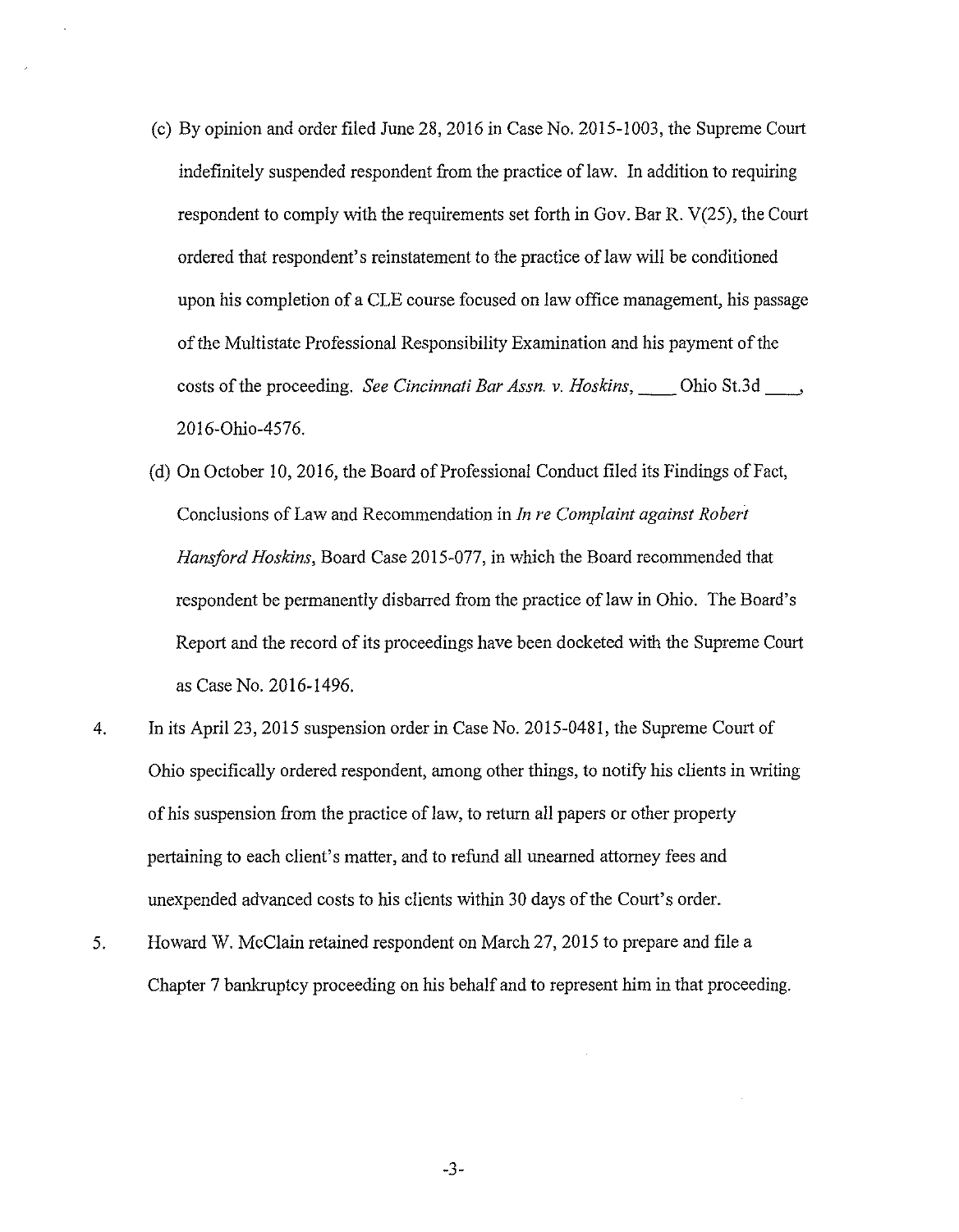- 6. McClain paid respondent a total of\$1,850 in advanced attorney fees and for the filing fee in the bankruptcy proceeding. McClain paid these fees to respondent in three separate installments, with \$250 paid on March 27, 2015; an additional \$1,000 paid on April 11, 2015; and the final installment of \$600 paid on April 30, 2015.
- 7. Prior to his payment to respondent of the final \$600 installment on April 30, 2015, McClain provided respondent with all of the information and documentation that respondent needed to prepare the bankruptcy petition on McClain's behalf.
- 8. Unbeknownst to McClain, the third installment of \$600 was paid to respondent one week after respondent was suspended from the practice of law, effective April 23, 2015, in Supreme Court Case No. 2015-0481.
- 9. In late July or early August 2015, McClain was served with the summons and complaint in a collection action filed in the Brown County Court of Common Pleas entitled *Cach, LLC v. Howard* W. *McClain,* Case No. CVH 2015-0466 *("Cach LLC v. McClain*  action"). This action was based upon a credit card debt that McClain owed to Bank of America, N.A.
- 10. McClain met with respondent at his law office on August 17, 2015 to discuss the summons and complaint in the *Cach LLC v. McClain* action and the status of his bankruptcy proceeding. Respondent printed out a document from his computer and instructed McClain to file it with the Clerk's Office of the Brown County Court of Common Pleas. Respondent told McClain that the document would delay the case long enough for respondent to file the bankruptcy petition on his behalf. Respondent promised McClain that he would file the bankruptcy petition within 60 days of their August 17, 2015 meeting.

-4-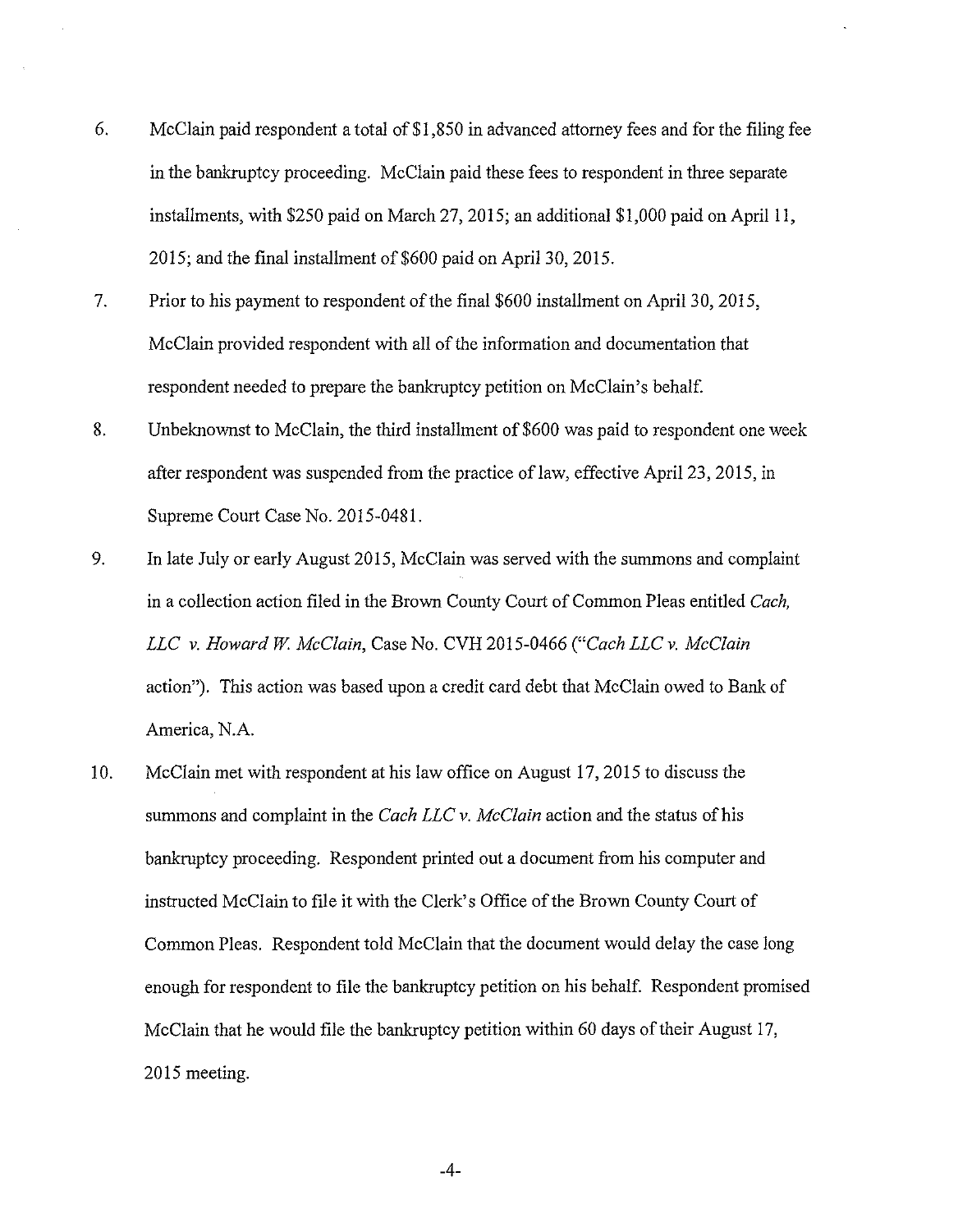- 11. At respondent's direction, McClain immediately took the document respondent had given to him, which was McClain's *prose* answer to the complaint, and filed it with the Clerk's Office.
- 12. Between August 17, 2015 and October 1, 2015, McClain repeatedly telephoned respondent at both his law office and on his cell phone to inquire about the status of his bankruptcy proceeding and to discuss a status conference that was scheduled for October 5, 2015 in the *Cach, LLC v. McClain* action. On each occasion, McClain left a voicemail message asking respondent to return his call. During this same time period, McClain *also*  sent multiple text messages to respondent inquiring about the status of his bankruptcy proceeding. He also went to respondent's law office in Georgetown, Ohio to speak with respondent about his bankruptcy and the collection action against him. However, respondent failed to return any of McClain's telephone messages or text messages and was not present when McClain attempted to meet with him at his law office.
- 13. McClain appeared *prose* at the October 5, 2015 telephonic status conference in the *Cach, LLC v. McClain* action and explained his financial situation to the court and to counsel for Cach, LLC. The court set a further telephonic status conference for December 10, 2015.
- 14. After the October 5, 2015 status conference, McClain continued his efforts to contact respondent about his bankruptcy proceeding, sending text messages and leaving voicemail messages for respondent on both his law office telephone and his cell phone. Respondent did not contact McClain or otherwise respond to his messages.

-5-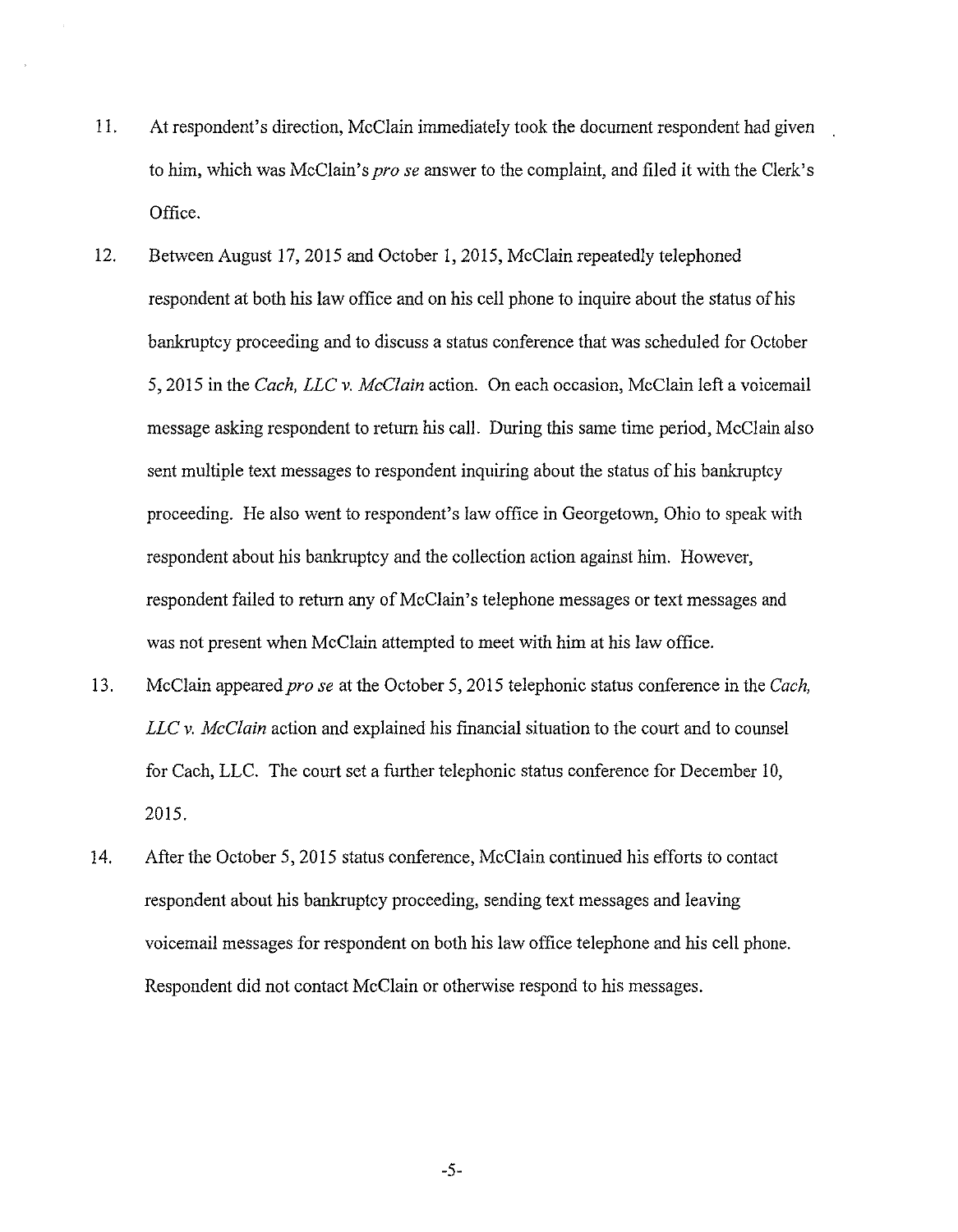- 15. In early October 2015, McClain was served with a summons and complaint in a second collection action. The action, entitled *Portfolio Recovery Associates, LLC v. Howard* W. *McClain,* Case No. CVF 1500389, was filed in the Brown County Municipal Court and was based on a credit card debt that McClain owed to Citibank, N.A.
- 16. Respondent never filed the bankruptcy petition on behalf of McClain.
- 17. Respondent never refunded to McClain any portion of the \$1,850 that he had received as advanced attorney fees and as the filing fee for the bankruptcy proceeding.
- 18. Respondent never informed McClain, either orally or in writing, that he had been suspended from the practice of law effective April 23, 2015 or that he was not entitled to practice law in the State of Ohio or to represent McClain in a bankruptcy proceeding in the U.S. Bankruptcy Court for the Southern District of Ohio.
- 19. McClain did not learn about respondent's suspension from the practice of law until January 21, 2016, when he was told by his roommate, who had spoken with another attorney, that respondent was suspended from the practice of law.
- 20. On December 15, 2015, Cach, LLC voluntarily dismissed its collection action in Case No. CVH 2015-0466 because McClain did not have sufficient non-exempt assets from which his debt to Cash, LLC could be collected.
- 21. On May 19, 2016, the Brown County Municipal Court in Case No. CVF 1500389 granted Portfolio Recovery Associates, LLC's motion for judgment on the pleadings and entered a judgment against McClain in the amount of \$5,179.01. To date, McClain has not been able to pay any portion of the judgment against him.

-6-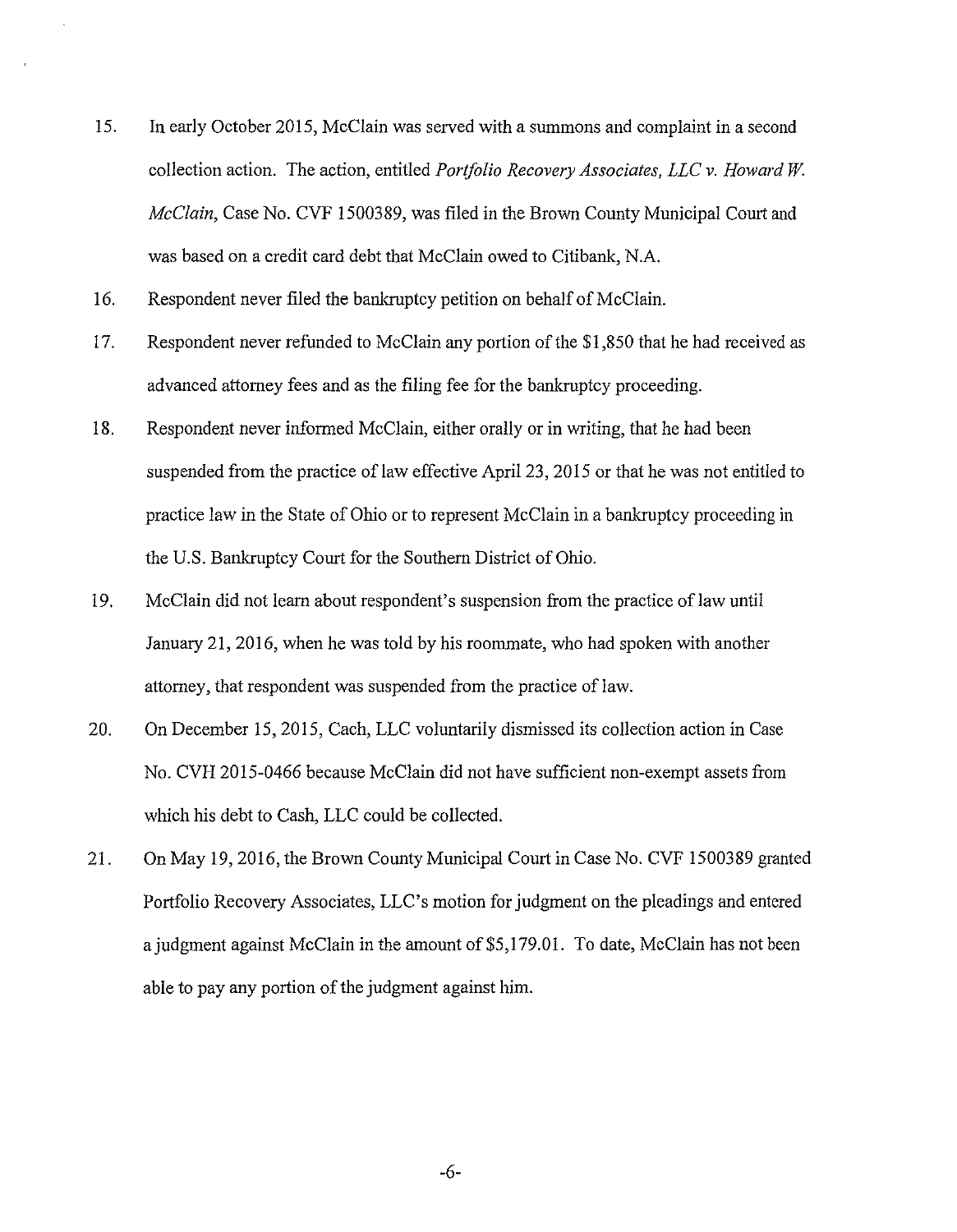- 22. McClain has not been able to hire a new attorney to file a bankruptcy proceeding on his behalf because he doesn't have enough money to pay the attorney fees and filing fee for the proceeding in light of respondent's failure to refund any portion of \$1,850 in attorney fees and filing fee that McClain paid to him in March and April 2015.
- 23. On April 27, 2016, relator mailed a Letter of Inquiry ("LOI") to respondent by certified mail, return receipt requested, addressed to him at the address that he has registered with the Supreme Court's Office of Attorney Services as both his business address and his residence address, i.e., 1040 Richwood Avenue, Cincinnati, Ohio 45208. The Letter of Inquiry asked respondent to reply to the allegations of McClain's grievance and to respond to relator's additional questions and requests for copies of specified documents.
- 24. On May 4, 2016, relator's LOI was returned to relator by the U.S. Postal Service with a label stating "Return to Sender – Not Deliverable as Addressed – Unable to Forward."
- 25. Thereafter, on May 19, 2016, relator sent a second Letter of Inquiry ("Second LOI") to respondent by first-class mail addressed to him at his Richwood Avenue address. Relator also emailed a copy of the Second LOI to respondent at rhoskinslaw@gmail.com, the email address that he has registered with the Supreme Court's Office of Attorney Services. In the email to respondent, relator asked respondent to immediately respond to the LOI and, additionally, to provide relator and the Office of Attorney Services with an updated address at which he could be contacted if the Richwood A venue address was no longer valid.

-7-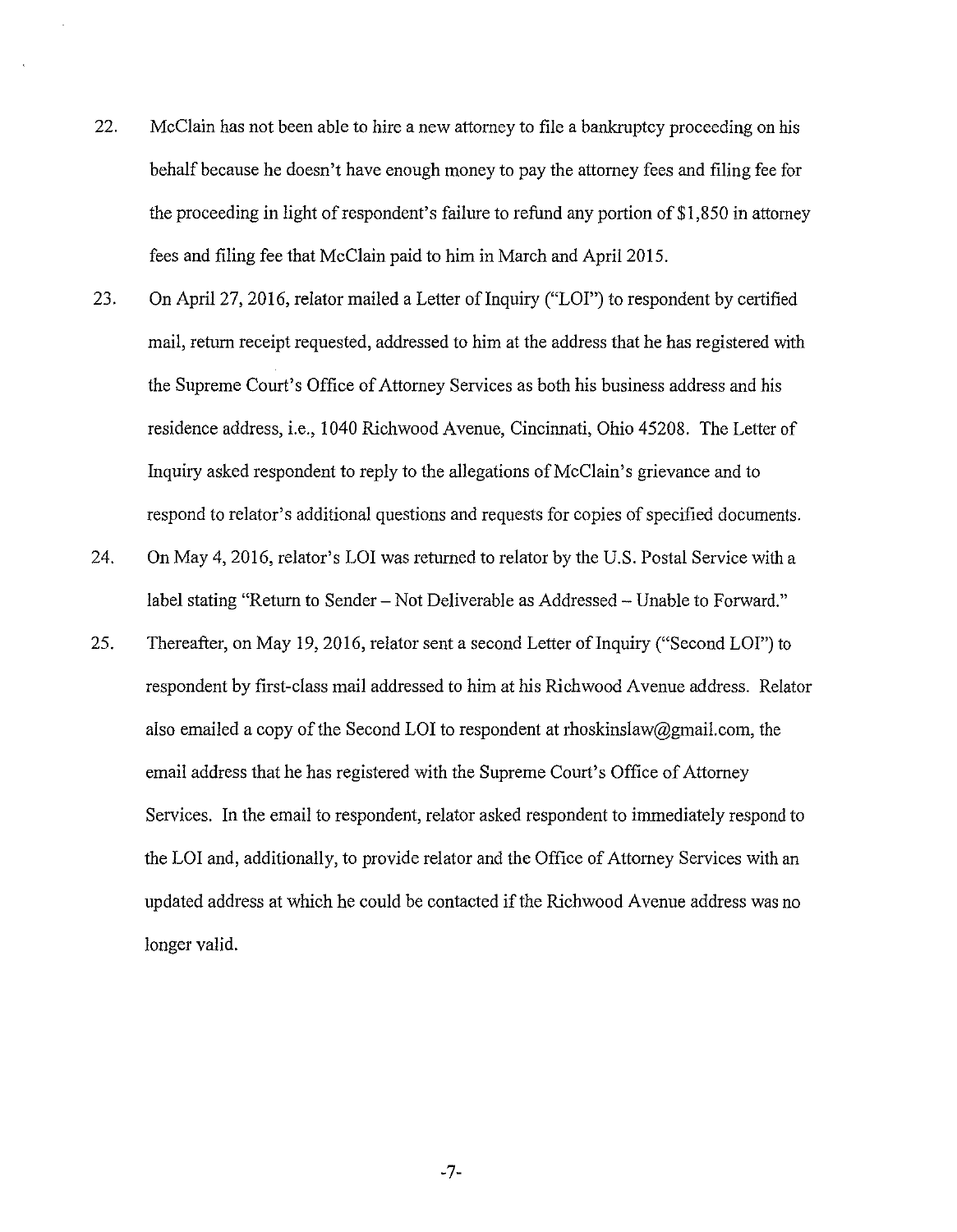26. On May 25, 2016, respondent replied to relator by email, confirming that he had received the emailed version of relater's Second LOI and requesting that further communications be made with him by email because his work schedule limited his ability to regularly pick up his mail.

 $\rho^{\xi}$ 

- 27. Respondent did not reply to McClain's grievance or to the questions and document requests included in relator's LOI and Second LOI.
- 28. By the foregoing conduct, respondent violated the following provisions of the Ohio Rules of Professional Conduct and of the Supreme Court Rules for the Government of the Bar of Ohio:
	- (a) By failing to notify McClain that he had been suspended from the practice of law on April 23, 2015 and that he was not eligible to practice law in the State of Ohio or to represent McClain with respect to the bankruptcy proceeding for which he had been retained, respondent violated Prof. Cond. R.  $1.4(a)(3)$  [a lawyer shall keep the client reasonably informed by the status of the matter];
	- (b) By failing to respond to McClain's many telephone calls and text messages seeking information about the status of his bankruptcy proceeding, respondent violated Prof. Cond. R. l.4(a)(4) [a lawyer shall comply as soon as practicable with reasonable requests for information from the client];
	- (c) By accepting the third installment payment of \$600 from McClain on April 30, 2015, one week after he had been suspended from practice by the Supreme Court, respondent collected an illegal fee in violation of Prof. Cond. R. l .5(a) [a lawyer shall not make an agreement for, charge or collect an illegal or clearly excessive fee.

-8-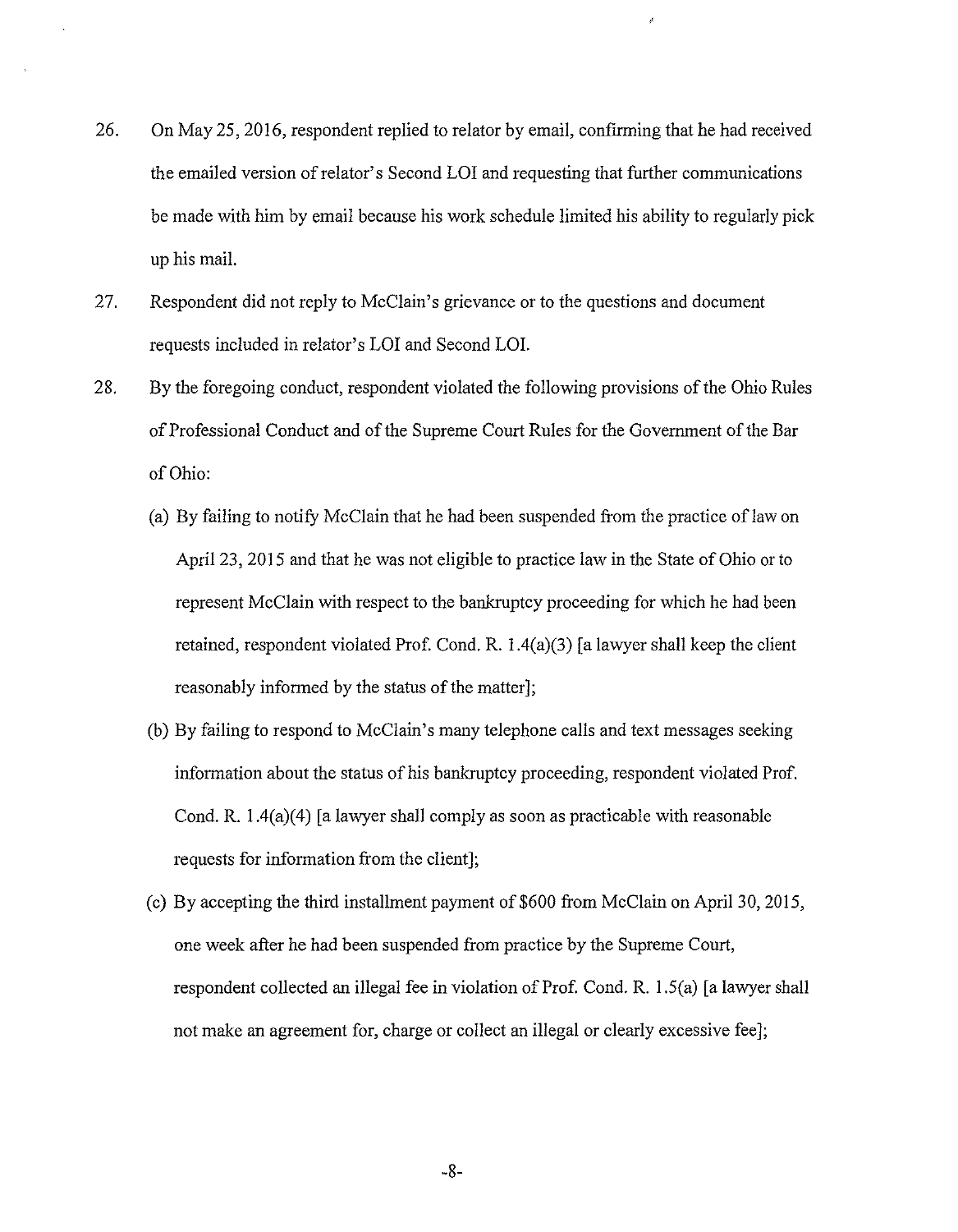- (d) By failing to notify McClain that he had been suspended from the practice of law effective April 23, 2015 and by failing to refund to McClain the \$1,850 in advanced attorney fees and filing fee for McClain's bankruptcy proceeding in violation of the Supreme Court's suspension order in Case No. 2015-0481, respondent violated Prof. Cond. R. 3.4(c) [a lawyer shall not knowingly disobey an obligation under the rules of a tribunal];
- ( e) By failing to refund to McClain the advanced attorney fees he had been paid to represent McClain in a bankruptcy proceeding that he never filed on his behalf, respondent violated Prof. Cond. R. 1.15(e) [a lawyer who withdraws from employment shall refund promptly any part of a fee paid in advance that has not been earned];
- (f) By failing to refund to McClain the advanced filing fee that he received for the bankruptcy petition that was never filed on McClain's behalf, respondent violated Prof. Cond. R. 1.15(d) [a lawyer shall promptly deliver to the client or third person any funds or other property that the client or third person is entitled to receive].
- (g) By preparing a *prose* answer for McClain to file with the Brown County Court of Common Pleas and by assuring McClain that he would file the bankruptcy petition on his behalf within 60 days of their August 17, 2015 meeting when, in reality, he was suspended from the practice of law, respondent engaged in the practice of law while suspended and falsely held himself out to McClain as entitled to practice law in violation of Prof. Cond. R. 5.5(a) [a lawyer shall not practice law in a jurisdiction in violation of the regulation of the profession in that jurisdiction];

-9-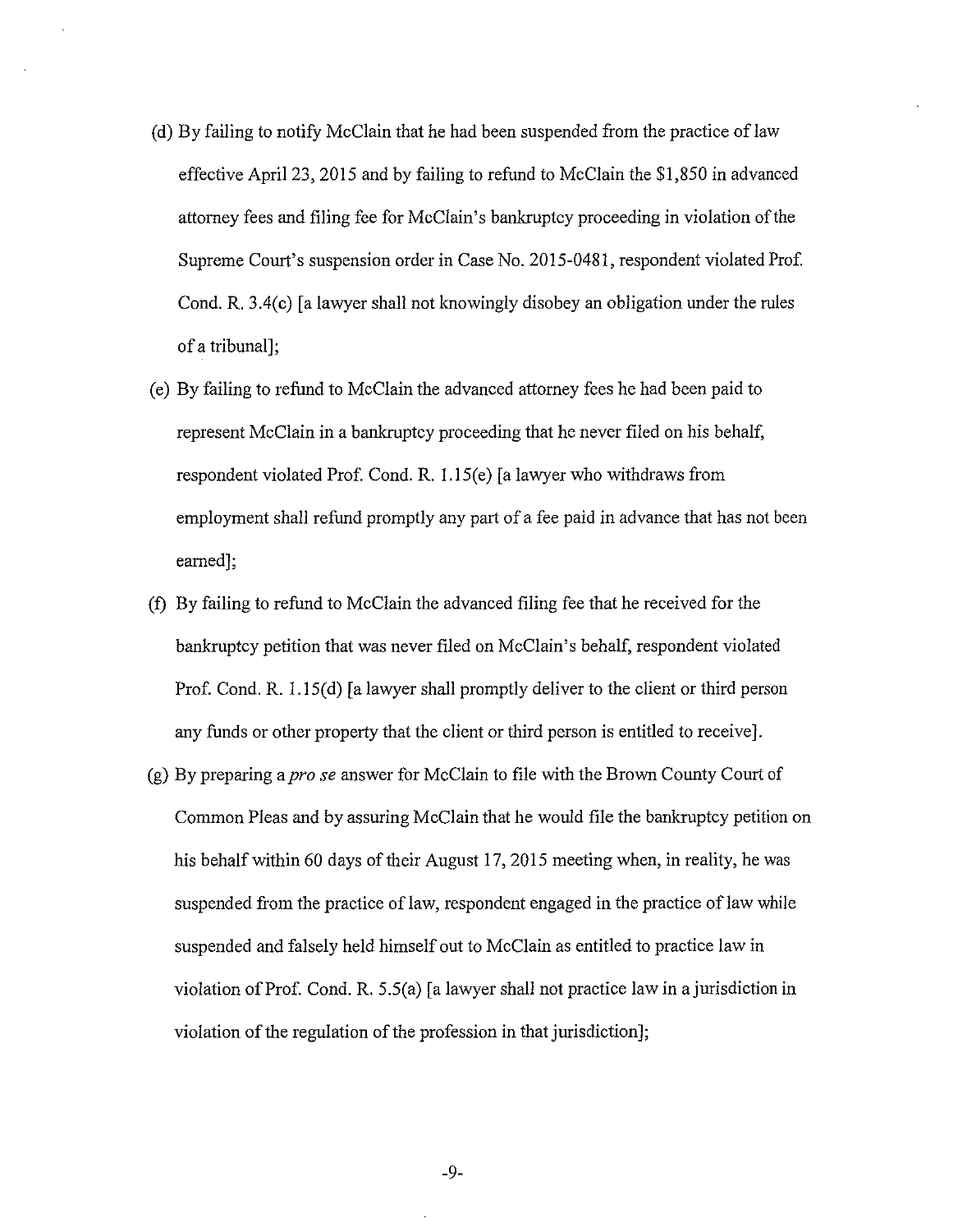- (h) By failing to respond to relator's Letters of Inquiry regarding the grievance filed against him by McClain, respondent violated Prof. Cond. R. 8.l(b) [a lawyer shall not knowingly fail to respond to a demand for information from a disciplinary authority];
- (i) By failing to respond to relator's Letters of Inquiry regarding the grievance filed by McClain, respondent violated Gov. Bar R. V(9)(G) [a lawyer shall not neglect or refuse to assist or testify in an investigation or hearing].

## **CONCLUSION**

Wherefore, pursuant to Gov. Bar R. V, and the Ohio Rules of Professional Conduct, relator alleges that respondent is chargeable with misconduct; therefore, relator requests that respondent be disciplined pursuant to Rule V of the Supreme Court Rules of the Government of the Bar of Ohio.

Scott J.  $\text{Dre}$  el $(0091467)$  $Discript{C}$ bunsel 250 Civic Center Drive, Suite 325 Columbus, Ohio 43215-7411 (614) 461-0256  $(614)$  461-7205 - fax scott.drexel@sc.ohio.gov